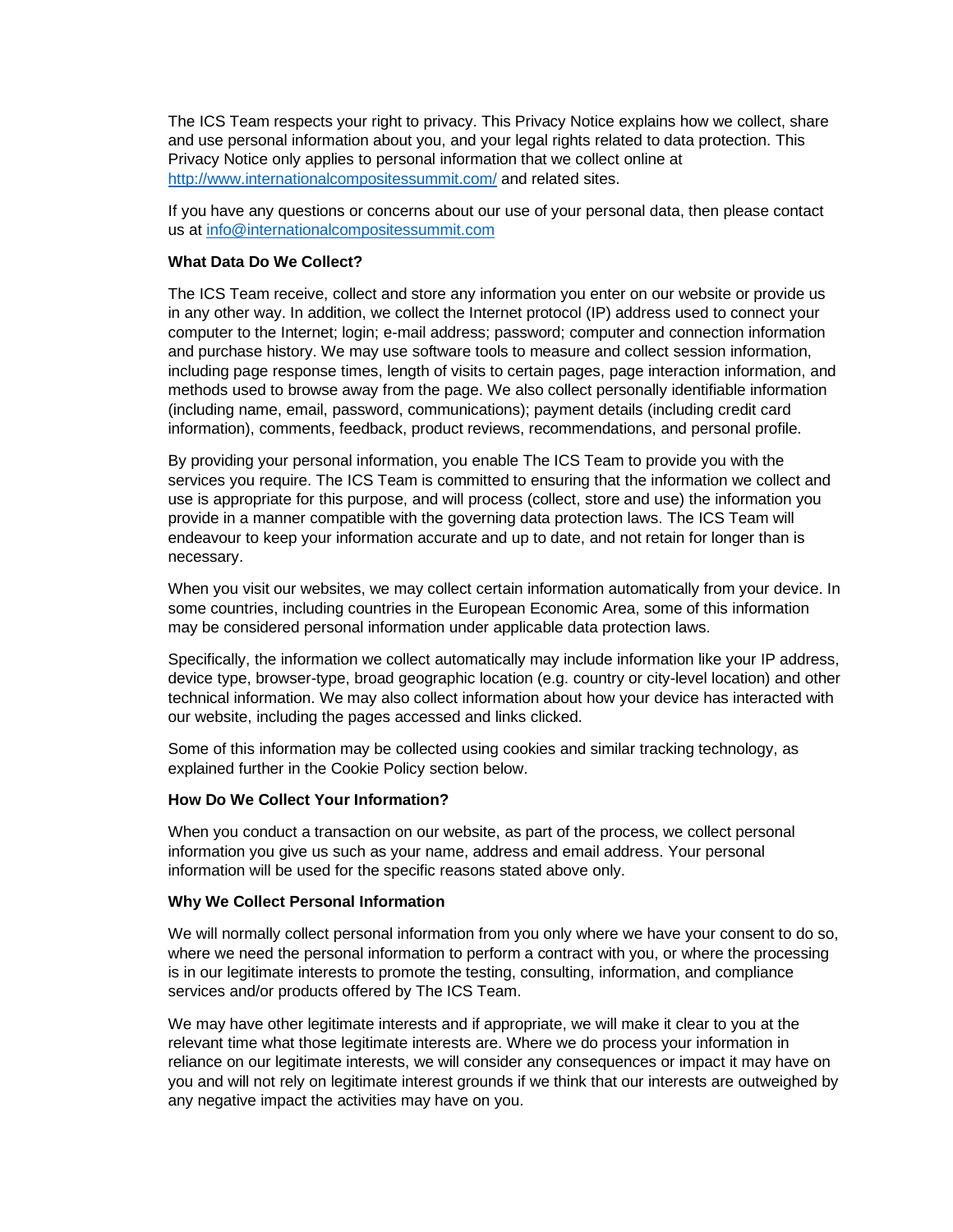In some cases, we may also have a legal obligation to collect personal information from you or may otherwise need the personal information to protect your vital interests or those of another person.

## **How We Store, Use, Share and Disclose Visitors' Personal Information**

The ICS website is hosted on the Wix.com platform. Wix.com provides us with the online platform that allows us to sell our products and services to you. Your data may be stored through Wix.com's data storage, databases and the general Wix.com applications. They store your data on secure servers behind a firewall.

All direct payment gateways offered by Wix.com and used by our company adhere to the standards set by PCI-DSS as managed by the PCI Security Standards Council, which is a joint effort of brands like Visa, MasterCard, American Express and Discover. PCI-DSS requirements help ensure the secure handling of credit card information by our store and its service providers.

## **How We Communicate With You**

The ICS Team may contact you to notify you regarding your registration, to troubleshoot problems with your registration, to resolve a dispute, to collect fees or monies owed, to poll your opinions through surveys or questionnaires, to send updates about our company, or as otherwise necessary to contact you to enforce our User Agreement, applicable national laws, and any agreement we may have with you. For these purposes we may contact you via email, telephone, text messages, and postal mail.

## **How We Use Cookies**

The ICS website uses Cookies to improve the experience for you the visitor and how you can manage the cookies on your PC or device.

## **What are Cookies?**

Cookies are small text files which are transferred from our website and stored on your PC or device web browser. Cookies are widely used across the Internet in order to make websites function correctly, work more efficiently, deliver a better experience for you the user, or to provide information to website owners about site performance and usage.

We use Cookies for the reasons stated only and the Cookies that are stored do not collect sensitive personal information such as your name, address details, email address, or any other contact details.

Some of the Cookies we set are absolutely necessary for the website to perform. Without them the web site would simply stop functioning. These are:

Cookie name Life span Purpose svSession Persistent Identifies unique visitors and tracks a visitor's sessions on a site.

hs

Session Security

XSRF-TOKEN

**Persistent** 

**Security**